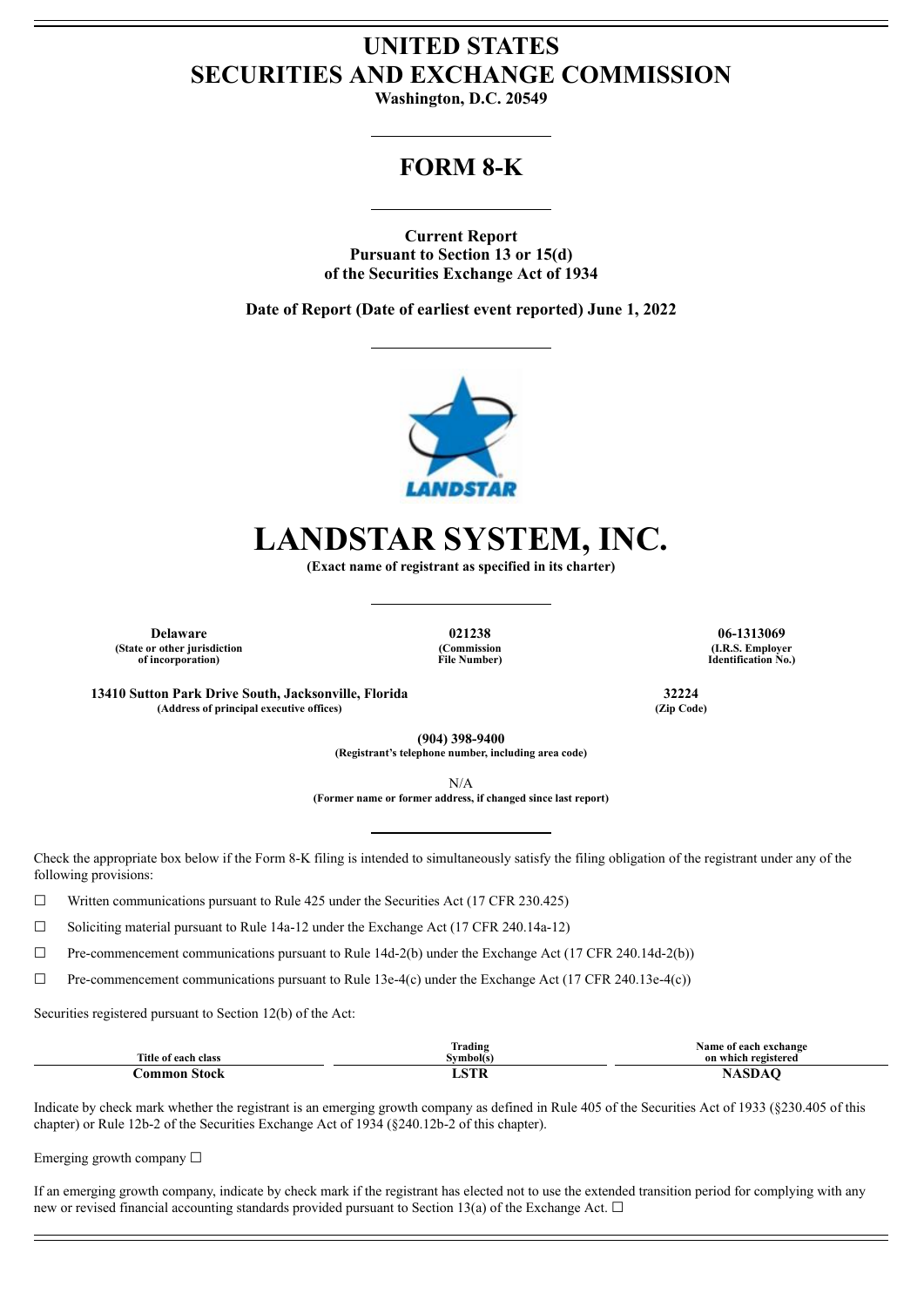#### Item 5.02. Departure of Directors or Certain Officers; Election of Directors; Appointment of Certain Officers; Compensatory **Arrangements of Certain Officers**

(b) On June 1, 2022, Landstar System, Inc. ("Landstar" or the "Company") announced that Federico ("Fred") L. Pensotti will depart from the Company as Vice President and Chief Financial Officer, effective July 1, 2022, to pursue another professional opportunity. Mr. Pensotti has served as principal financial officer and principal accounting officer of the Company. In connection with his departure, Mr. Pensotti will receive the separation benefits payable under and in accordance with the letter agreement between the Company and Mr. Pensotti, dated May 20, 2021, which was included as Exhibit 10.1 to the Company's Quarterly Report on Form 10-Q, filed on July 30, 2021.

(c) Also on June 1, 2022, the Company announced the promotion of James P. Todd to Vice President and Chief Financial Officer of the Company, effective July 1, 2022. Mr. Todd was also appointed the Company's principal financial officer and principal accounting officer by Landstar's Board of Directors in connection with his promotion. Mr. Todd, 35, has served as Vice President and Corporate Controller of Landstar System Holdings, Inc. since February 2015. Mr. Todd served as Director and Assistant Corporate Controller of Landstar System Holdings, Inc. from October 2013 to January 2015. He also served as principal accounting officer of the Company from November 2020 to May 2021. In connection with his promotion, Mr. Todd's annual salary will increase to \$340,000 and he will be eligible for an annual bonus under the Company's Executive Incentive Compensation Plan with a "threshold" target bonus percentage of 50% of his annual base salary.

The Company will also enter into an Indemnification Agreement with Mr. Todd, a form of which was filed as Exhibit 10.7 to the Company's Annual Report on Form 10-K for the fiscal year ended December 25, 2021, and a Key Executive Employment Protection Agreement ("KEEPA") with Mr. Todd, a form of which was filed as Exhibit 10.8 to the Company's Annual Report on Form 10-K for the fiscal year ended December 25, 2021. Under the KEEPA, which provides certain severance benefits in the event of a change in control of the Company, (i) if on or before the second anniversary of a "change in control" (x) the Company terminates Mr. Todd's employment for any reason other than for "cause" or "disability" or (y) Mr. Todd voluntarily terminates his employment for "good reason" or (ii) if Mr. Todd's employment is terminated by the Company for any reason other than death, "disability" or "cause" or by Mr. Todd for "good reason" after the execution of a definitive agreement with respect to a change in control transaction but prior to the consummation thereof, and the transaction contemplated by such definitive agreement is subsequently consummated, Mr. Todd will be entitled to severance benefits consisting of a lump sum cash amount equal to two times the sum of (A) his annual base salary and (B) his "threshold" target annual bonus amount for the year in which the change in control occurs.